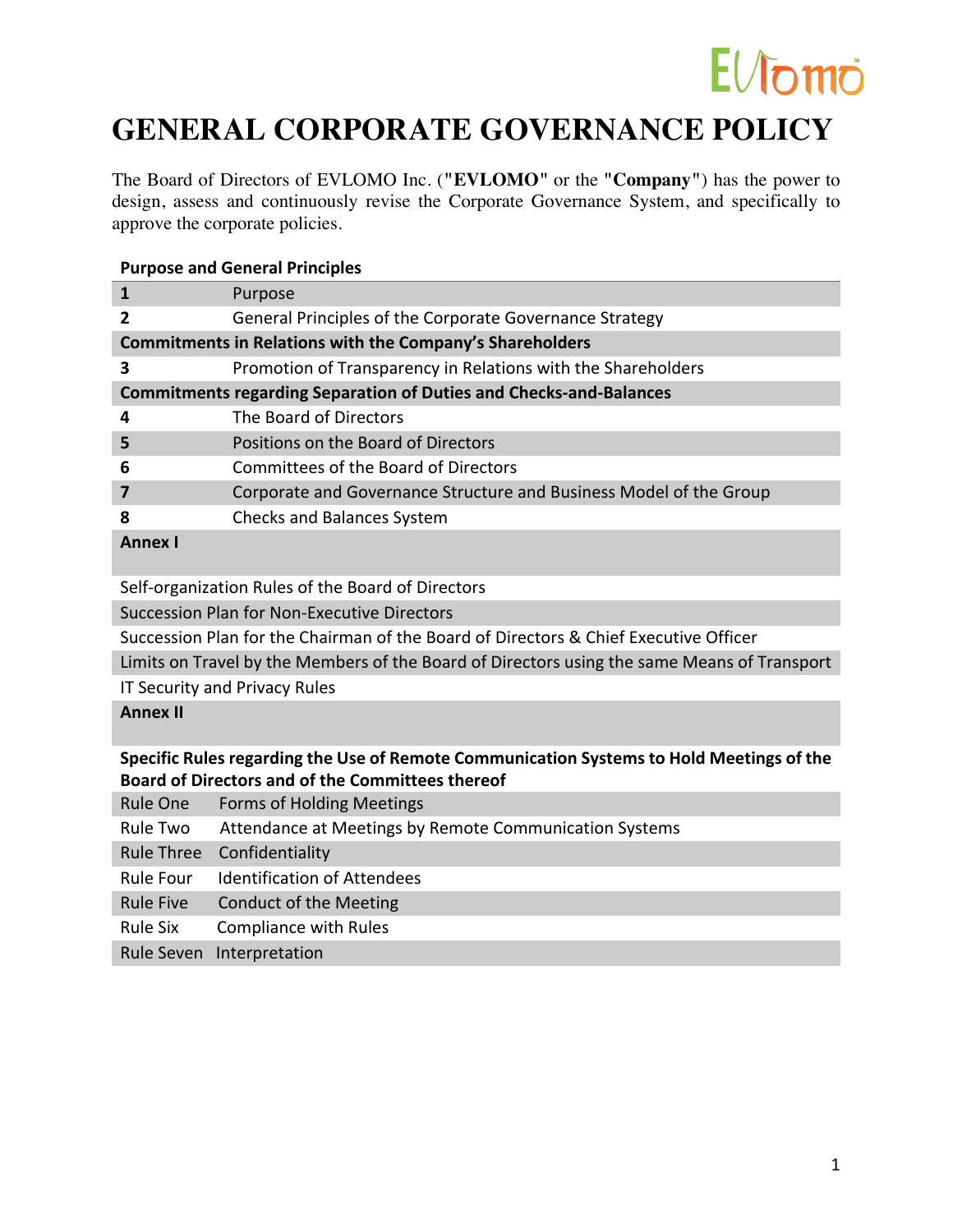## $F/fn$

### **Purpose and General Principles**

### **1. Purpose**

This *General Corporate Governance Policy* (the *"Policy"*) contains the strategy and commitments in this area both of EVLOMO and of the companies belonging to the group of companies of which the Company is the controlling entity, within the meaning established by law (the **"Group"**).

EVLOMO requires and hopes that its shareholders and other persons holding rights or interests in shares of the Company, and, to the extent applicable, intermediaries, managers and depositaries, respect and comply with the provisions of this *Policy* in their relations therewith.

### **2. General Principles of the Corporate Governance Strategy**

All of the companies of the Group conceive of corporate governance as an element in service of the corporate interest, which EVLOMO conceives as the common interest of all shareholders of an independent company focused on the sustainable creation of value by engaging in the activities included in its corporate object, taking into account other stakeholders related to its business activity and its institutional reality, in accordance with the *Purpose and Values of the EVLOMO group* and the Group's commitment to a social dividend.

EVLOMO's Corporate Governance System rests upon the application of the highest ethical standards and upon compliance with the good governance recommendations generally recognized in international markets, adjusted to the needs and the business reality of the Group, which crystallizes in a systematic regulatory system made up of the By-Laws, the Purpose and Values of the EVLOMO group and the Code of Ethics, the company policies, the governance rules of the corporate decision-making bodies and of other internal functions and committees, also as those of compliance. This set of rules is meant to implement the corporate governance strategy of EVLOMO and its Group within the following areas:

a) As regards the shareholders of the Company: EVLOMO considers the effective engagement of shareholders in its corporate life to be a primary objective, and proactively seeks two-way interaction with the corporate 's shareholders so as to encourage their sense of belonging through ongoing and effective dialogue with them that helps align their interests and people of the Company, in accordance with the Shareholder Engagement Policy.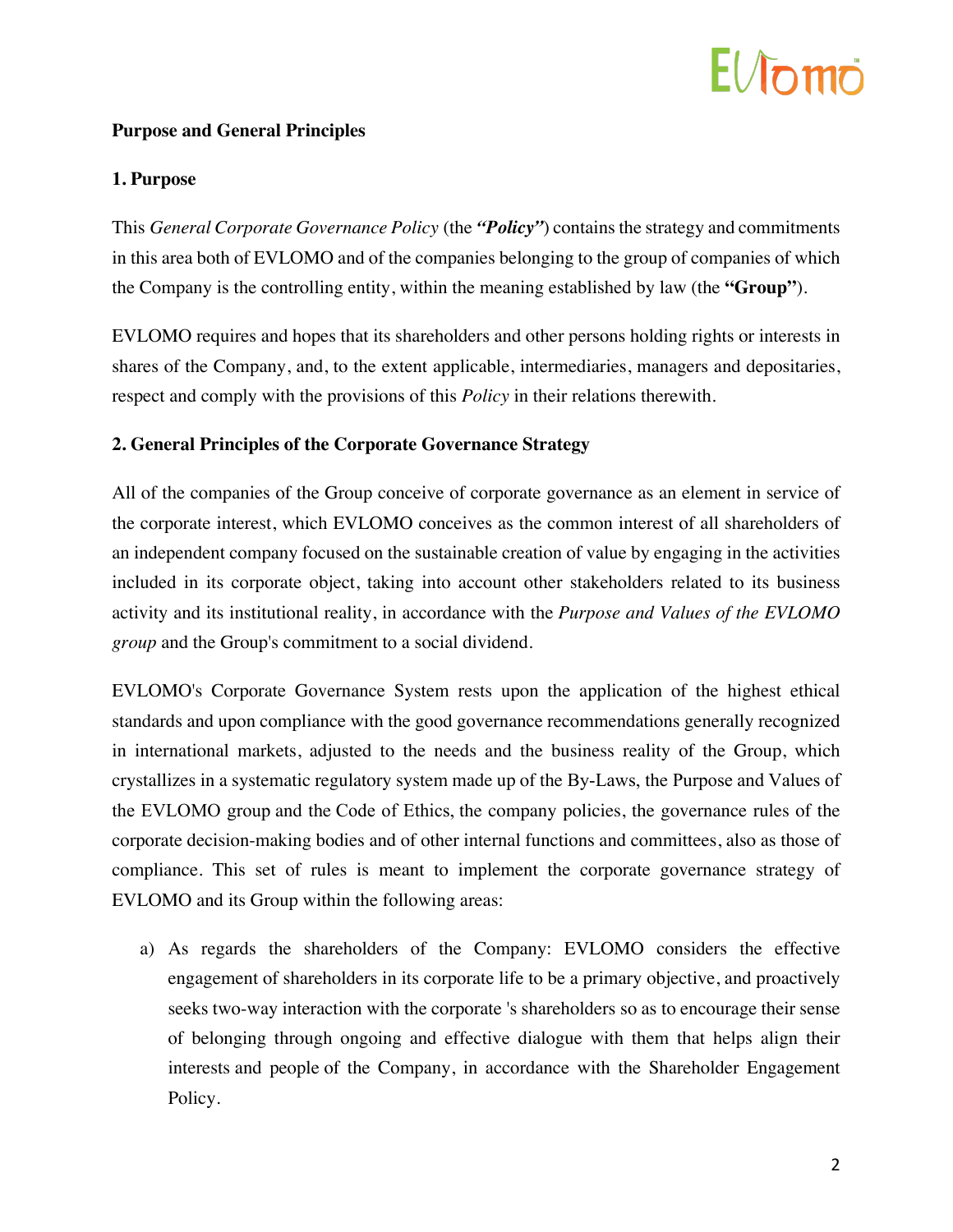The Corporate Governance System also contemplates the measures that are appropriate to safeguard the interests of the minority shareholders of the businesses of the Group that aren't wholly owned, to the extent that they'll not be fully aligned with those of the company.

b) In reference to stakeholders: EVLOMO and therefore the other entities belonging to the Group seek to interact all stakeholders in its commercial enterprise , and during this way, to require into consideration their legitimate interests and effectively disclose information regarding the activities and businesses of the Group. This engagement is implemented in accordance with the principles began within the Stakeholder Relations Policy, a group of rules supported two-way communication and on principles of transparency, active listening and equal treatment.

In particular, as regards relations between the Group and the tax authorities, EVLOMO features a specific set of rules, the company tax program , supported the thought that the taxes that the Group pays within the countries and territories during which it does business are its main contribution to the funding of public purpose needs and, accordingly, one among its main contributions to society.

c) As regards the separation of duties and decentralized management within the organization: EVLOMO duly separates the duties of effective management and supervision, also because the central strategy function and decentralized executive responsibilities, inspired by the principle of "subsidiarity" and respect for the company autonomy of the entities that comprise it.

EVLOMO scrupulously respects the legal and functional separation of regulated companies and therefore the autonomy that other companies of the Group should have, for this purpose providing specific mechanisms and procedures to stop, identify and resolve conflicts of competition and interest, whether of an exceptional or a structural and permanent nature.

d) As regards regulatory and ethical compliance: The Group endeavors to make sure compliance with the law and with the moral commitments made by virtue of the provisions of the Code of Ethics.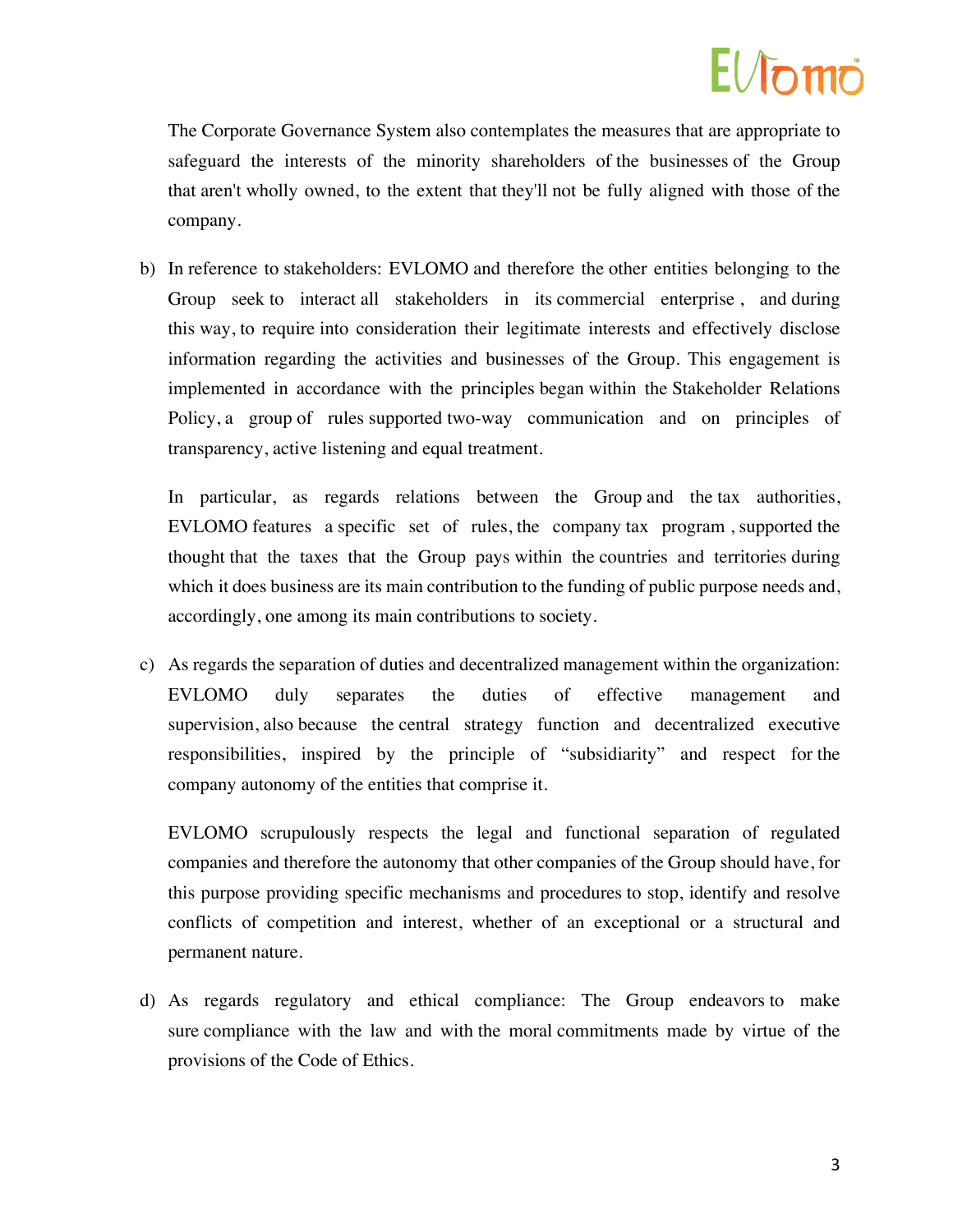### $F/L$

For this purpose it's a compliance system made from all of the principles , formal procedures and significant actions intended to make sure that its conduct is in accordance with ethical principles and legality, also on prevent improper conduct or conduct during which professionals of the company might engage within the Group that's contrary to ethics, the law or the corporate Governance System (the "Compliance System").

The Compliance Unit, a collective permanent and internal body linked to the Sustainable Development Committee of the Board of Directors, is responsible for proactively endeavoring to make sure the effective operation of EVLOMO's Compliance System. it has the broadest powers, budgetary autonomy and independence of action to satisfy its goals.

The Compliance Unit and therefore the compliance divisions of the other companies of the Group perform their duties in keeping with the principles of cooperation and coordination and observing the corporate autonomy of all companies of the Group.

e) In reference to fostering a culture of talent management and promotion: EVLOMO seeks diversity, civil right and therefore the promotion of excellence at all levels, including the governance bodies. Along these lines, the Board of Directors seeks an appropriate balance within the composition thereof, also as regular staggered renewal, and endeavors to make sure a diversity of nationalities, gender and professional experience in its composition, therein of its committees and therein of the other decision-making bodies of the corporate , as a mirrored image of the social and cultural reality of the Group.

In the area of remuneration, the corporate articulates its Director Remuneration Policy and its Senior Management Remuneration Policy on principles that combine motivation, loyalty-building and therefore the objective evaluation of management and performance with dedication and achievement of the goals and results of the corporate and its Group, within the context of their international activities.

f) As regards transparency: the commitment to business ethics and sustainable development and, especially, the principles of business honesty and transparency as drivers of credibility and mutual trust, are the foundations on which EVLOMO builds relations with all of its stakeholders.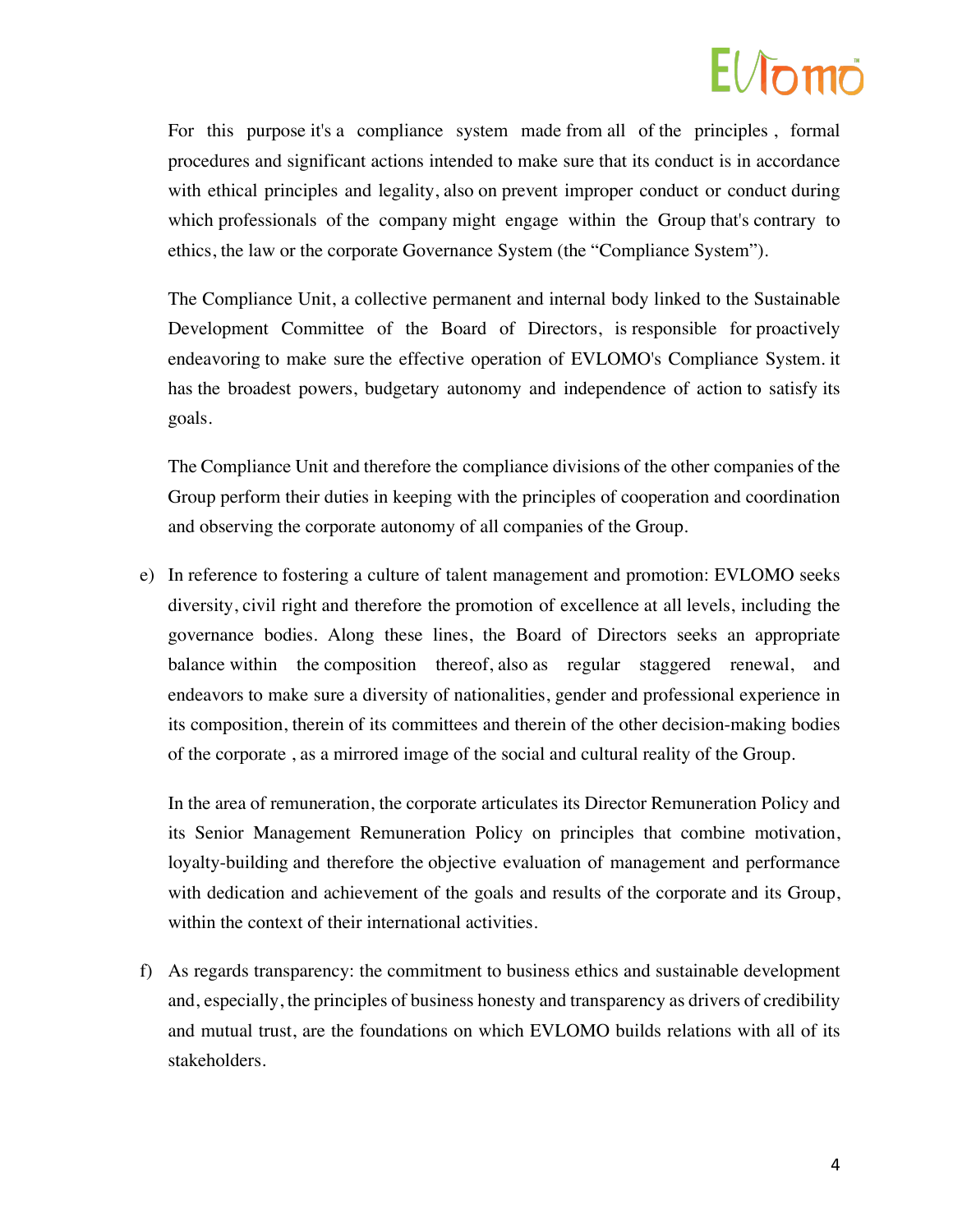### $E/\hbar m\tilde{\rho}$

Along these lines, the corporate Governance System entrusts to the Board of Directors the highest-level supervision of the information provided to shareholders, institutional investors and therefore the markets generally , safeguarding, protecting and facilitating the exercise of their rights and interests within the framework of the defense of the company interest, endeavoring to make sure truthfulness, promptness, clarity, symmetry and respect for the principle of equal treatment within the dissemination of data.

The Group also prepares and disseminates significant and reliable non-financial information regarding its performance and activities. especially, the statement of nonfinancial information, which the Board of Directors formulates and submits for the approval of the shareholders at the general Shareholders' Meeting, seeks to reflect the Company's social, environmental and sustainability performance, also because the social dividend generated and shared with the stakeholders.

g) As regards innovation and digital transformation: EVLOMO conceives of innovation as a strategic variable that affects all of its businesses and activities, including its corporate governance practices. It therefore encourages the digital transformation of the general Shareholders' Meeting and therefore the other channels for participation by the shareholders, promoting participation through the web and smart devices. For the Board of Directors and its Committees, the company promotes the utilization of latest technologies, particular the directors' website, as a fundamental tool for the efficient performance of their duties.

#### **Commitments in Relations with the Company's Shareholders**

#### **3. Promotion of Transparency in Relations with the Shareholders**

The Board of Directors has recognized a strategic goal of paying continuous attention to the transparency of information and of relations with its shareholders and with institutional investors, which are governed by the provisions of law and therefore the Corporate Governance System and, specifically, by the principles set out within the Policy regarding Communication and Contacts with Shareholders, Institutional Investors and Proxy Advisors and within the Shareholder Engagement Policy.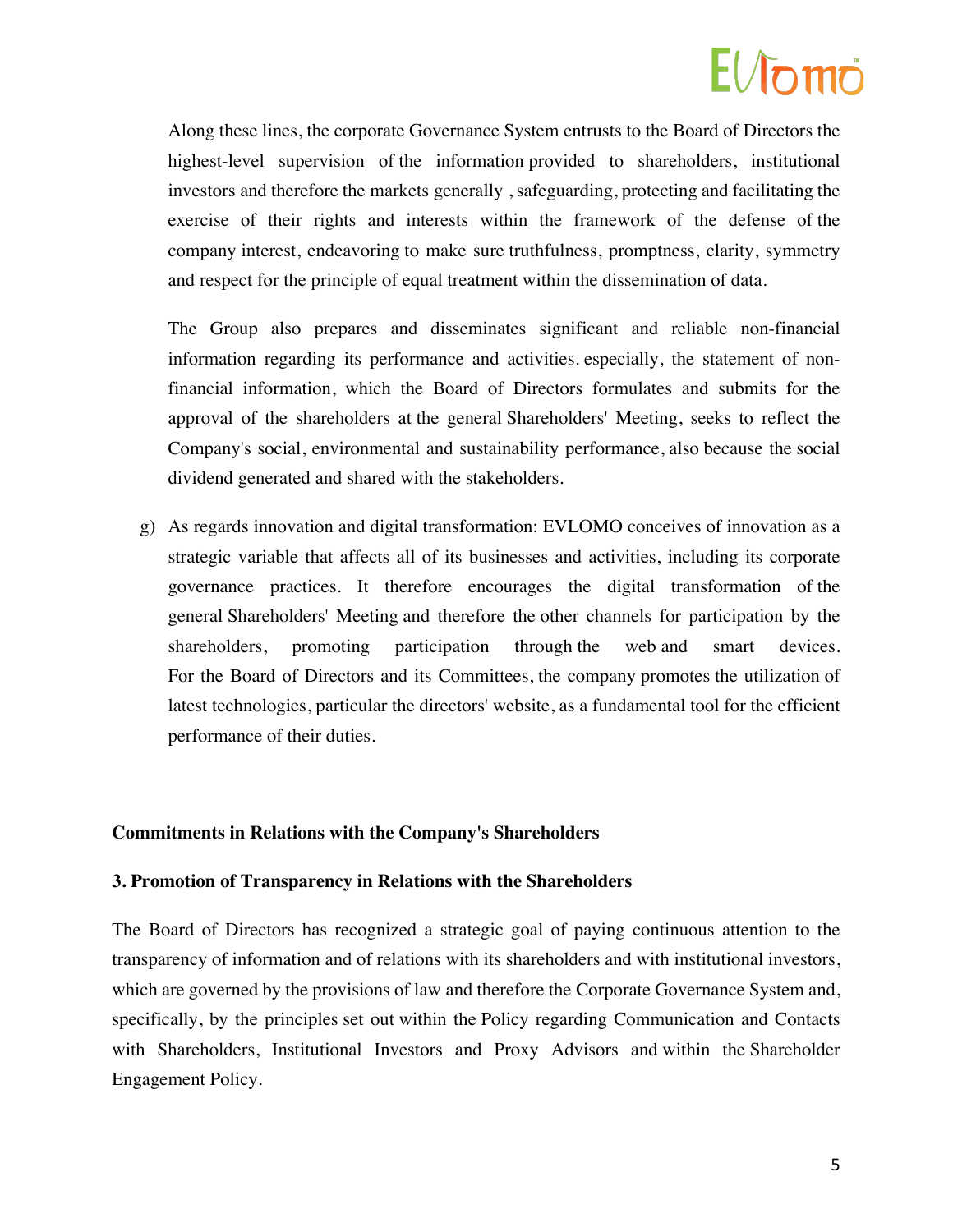For their part, shareholders must exercise their rights vis-à-vis the company and other shareholders, and must comply their duties, acting with loyalty, in good faith and transparently, within the framework of the company interest because the paramount interest before the private interest of every shareholder and in accordance with law and with the company Governance System, to the extent applicable thereto.

The Company desires and aspires for shareholders to act with entire transparency vis-à-vis the company and therefore the other shareholders, and report back to the company the terms and conditions related to the acquisition and holding of financial, voting and related rights, without prejudice to their legal duty to disclose significant interests, the identity of the ultimate and actual owner of the company shares, any other securities entitling the holders to accumulate or subscribe for shares or other interests therein, also because the voting rights which may be exercised by them. it's also expected that they disclose the status or capacity during which they hold such shares, securities, rights or interests.

Specifically, every shareholder and each holder of an interest in shares of the company or of voting rights therein, even though not a shareholder, must be prepared, as an expression of the holder's commitment to transparency and therefore the corporate interest, to disclose and supply to the company specific, full and accurate information on the aspects described below:

- a) within the event of the acquisition of voting rights representing a percentage adequate to or greater than one per cent of the share capital or total voting rights, whether the holder is additionally the complete owner of the respective shares or has assumed the danger and peril thereof, also because the sort of instrument used for such acquisition.
- b) within the event that any agreement is executed or any quite financial instrument is acquired that grants the proper to accumulate or transfer shares, interests in shares or voting rights or to exercise or control the exercise of voting rights of the corporate representing a percentage of the share capital or of voting rights adequate to or greater than one per cent, whether individually or within the aggregate, the terms and conditions of such agreement or instrument.
- c) within the event that the edge of ten per cent and successive multiples of 5 per cent of the share capital or of voting rights is exceeded, whether the holder features a decide to acquire control of the corporate or intends to still acquire shares, interests in shares or voting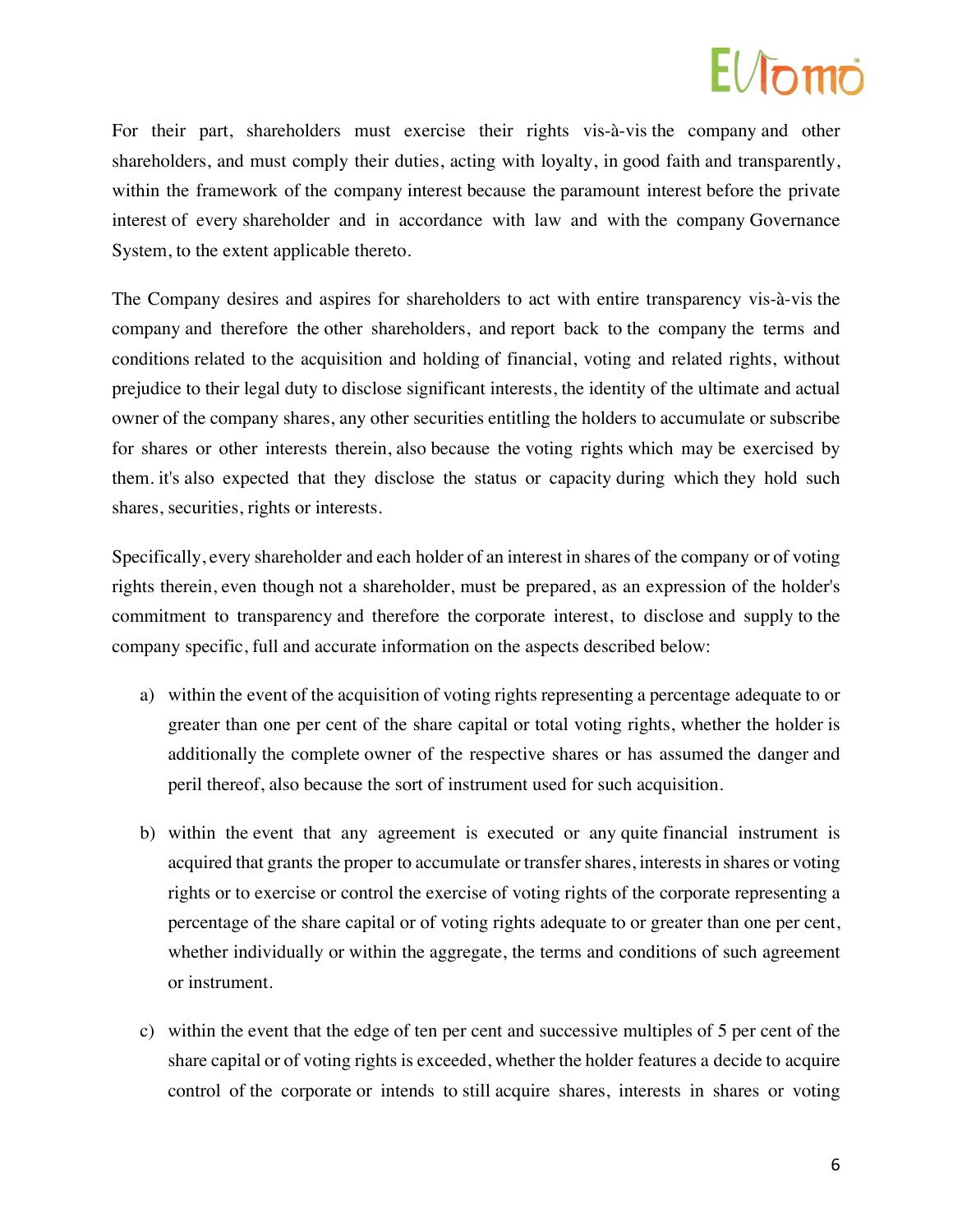# $F/f_{\mathcal{D}}$ m $\ddot{\mathcal{D}}$

rights, and therefore the periods during which the holder intends to try to do so. The holder must even be willing to supply information regarding the funds allocated to the acquisition of the shares, interests in shares or voting rights, charges and encumbrances created on the foregoing and any additional information which will be relevant to assess the nature of the interest acquired. additionally, the holder must also report any intention of influencing the composition of the Board of Directors of the company, its strategy or its financial or management policies. Finally, the holder must report any subsequent changes with reference to what was previously reported.

d) in the event that the formal owner of the shares, of the interests in shares or of the voting rights holds such status during a fiduciary or the other similar capacity, to disclose to the company the name of the ultimate and actual owners of the shares, interests in shares or voting rights.

### **Commitments regarding Separation of Duties and Checks-and-Balances**

#### **4. The Board of Directors**

The Board of Directors, the body with the broadest powers to administer the company, focuses its activity on approving the strategic goals of the Group, on defining its organizational model, and on supervising compliance therewith and further development thereof. within the performance of its duties, it pursues the company interest and acts with unity of purpose and independent judgement, affording equal treatment to all or any shareholders within the same situation. The Board of Directors of every of the group companies consists of eminent individuals with diverse experience and expertise. The Board acts with autonomy and independence in exercising strategic supervision, discharging its fiduciary responsibilities, and in ensuring that the management observes the highest standards of ethics, transparency and disclosure.

The Board of Directors shall have equal representation from both genders. It is composed of persons with recognized prestige and professional competence, who act with independent judgement within the performance of the duties inherent to their position. The composition thereof seeks a diversity of nationalities and professional experience, such decisionmaking is enriched, and multiple viewpoints are contributed to the discussion of matters within its purview.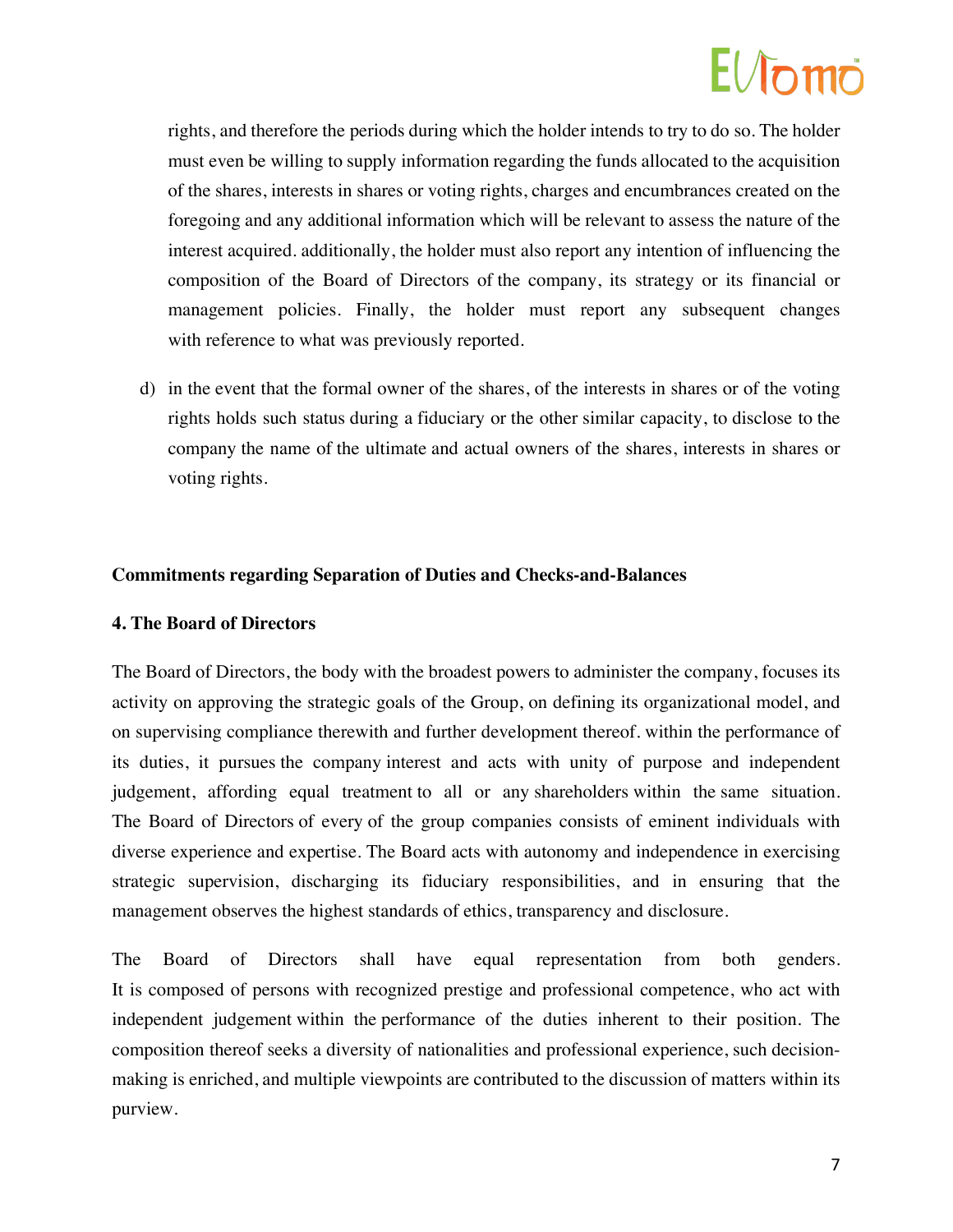### $F/Ln$

A diversified board not only enhances board effectiveness by ensuring rational, pragmatic and quick deciding but also better understands and connects with the stakeholders to achieve the Company's stated goals and strategic objectives.

The stability of the Board of Directors is a primary objective. Therefore, the company has adopted a number of measures in order that annually the shareholders at the general Shareholders' Meeting choose the appointment or re-election of approximately one-fourth of the directors. The Company also features a succession plan for non-executive directors, which attempts to make sure that the renewal thereof occurs on a staggered and orderly basis, anticipating expected vacancies (due to reaching the indicative age of seventy years established for these directors because the age after which the Board of Directors will evaluate the continuation thereof or due to exceeding twelve years of continuous time in office, which suggests that they can't be classified as independent).

In addition, the Board of Directors has approved a succession plan for the chairman of the Board of Directors & chief executive officer, which shall apply if he gives early notice of his desire to resign from his position, or within the event of non-occasional and unexpected non-availability. The text of both plans is set out in Annex I to this Policy.

Finally, both the chairman of the Board of Directors & chief executive officer as well as the members of senior management and other persons holding key positions have an individual who can replace them within their duties in the event of a limited absence. Each of the replacements has been chosen supported the personal and professional competence thereof.

### **5. Positions on the Board of Directors**

a) Chairman of the Board of Directors & Chief Executive Officer

The chairman of the Board of Directors carries out the senior management of the company and is that the representative thereof, directs debates and ensures the right operation of the Board of Directors and of the executive Committee, which he also chairs.

In his capacity as chief executive officer, he regularly submits the management report back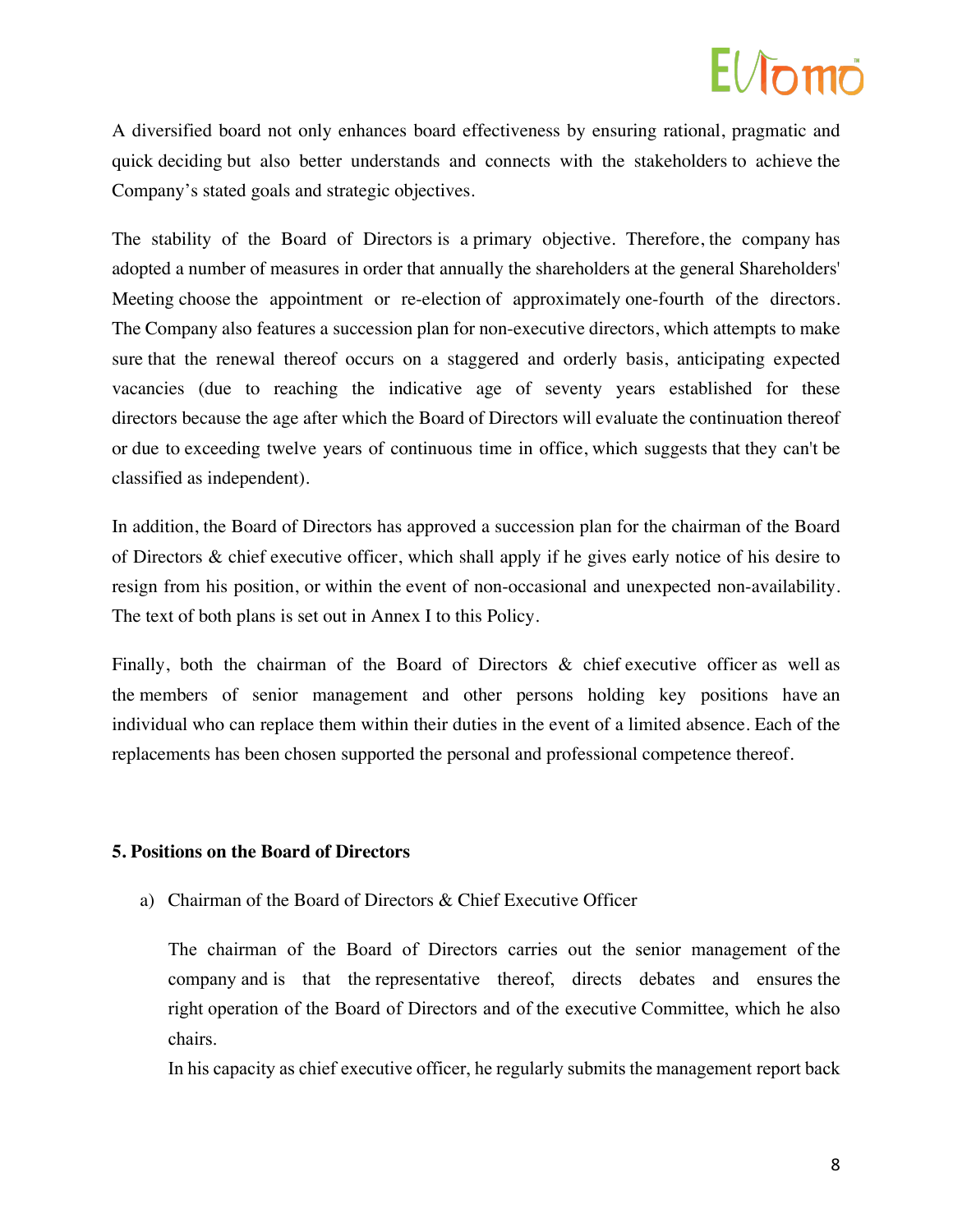

to the management decision-making bodies and, if appropriate, makes proposed decisions regarding the matters within their purview.

b) Non-Executive Vice-Chair of the Board of Directors

The duties that the Regulations of the Board of Directors attribute to the non-executive vice-chair include the duty to temporarily replace the chairman of the Board of Directors, with all of the powers and duties thereof, within the event of non-occasional and unexpected vacancy, absence, illness or incapacity in chairing the general Shareholders' Meeting also because the Board of Directors and therefore the Executive Committee, thus avoiding any possible risk of a temporary power vacuum.

c) Business CEO

The Board of Directors has an executive who acts as Business CEO, with overall responsibility for all of the companies of the Group.

d) Lead Independent Director

A lead independent director, appointed from among the independent directors, upon a proposal of the Appointments Committee and with the abstention of the executive directors, has the powers vested therein by the By-Laws and therefore the Regulations of the Board of Directors, which transcend those required by law.

e) Secretary of the Board of Directors

The secretary of the Board of Directors endeavors to make sure the formal and substantive legality of the actions of the Board of Directors and therefore the conformance thereof to the corporate Governance System, also as coordination among the secretaries of the committees of the Board of Directors.

#### **6. Committees of the Board of Directors**

The Board of Directors has an Executive Committee and four consultative committees: The Audit and Risk Supervision Committee, the Appointments Committee, the Remuneration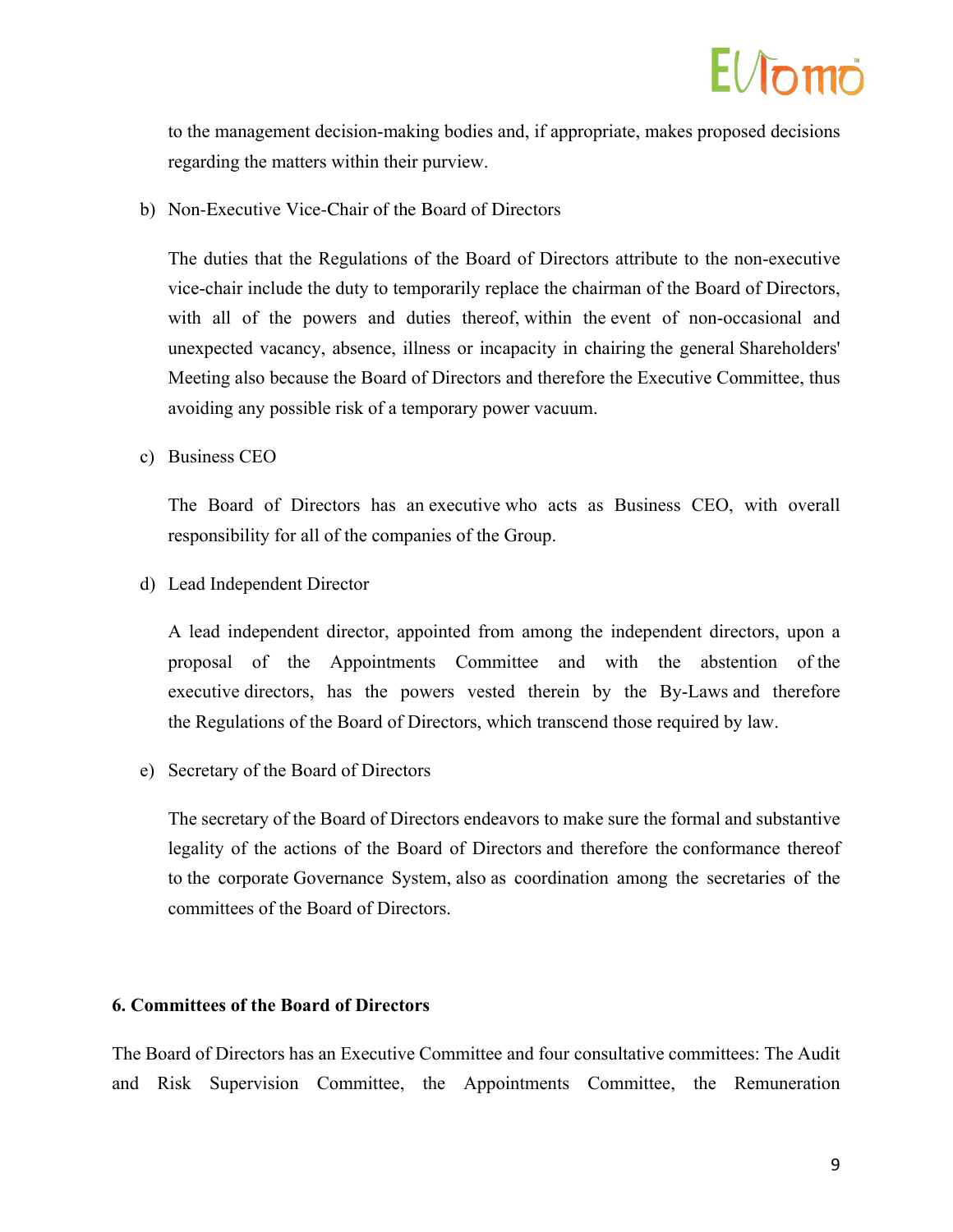# $F/L$

Committee and therefore the Sustainable Development Committee, the composition, powers and operation of which are governed by their respective regulations, which are approved by the Board of Directors.

The Executive Committee may be a basic corporate governance instrument of the corporate, the essential function being to support the Board of Directors in supervising the implementation of the strategy defined thereby, ensuring the continuous implementation thereof throughout the year. Therefore, the chief Committee meets more frequently than the Board of Directors. The chair of the executive Committee informs the Board of Directors of the matters addressed and therefore the resolutions adopted at the first meeting of the Board held after the meetings of the executive Committee.

### **7. Corporate and Governance Structure and Business Model of the Group**

The corporate organization of the Group, which forms an important a part of the company Governance System, is comprised of:

- a) the company, the most function of which is to act because the entity owning the equity stakes within the country sub holding companies;
- b) the country sub holding companies, which successively group together the equity stakes within the Group's head of business companies; and
- c) the head of business companies.

This corporate configuration is meant to favor an agile and rapid decision-making process in dayto-day management within the purview of the head of business companies, while at an equivalent time ensuring appropriate coordination at the Group level as a result of the supervisory duties performed by the Company's country sub holding companies.

Based on this corporate structure, the Group's governance model is governed by the principles described below, which duly distinguish between the duties of supervision and control, on the one hand, and day-to-day and effective management, on the other: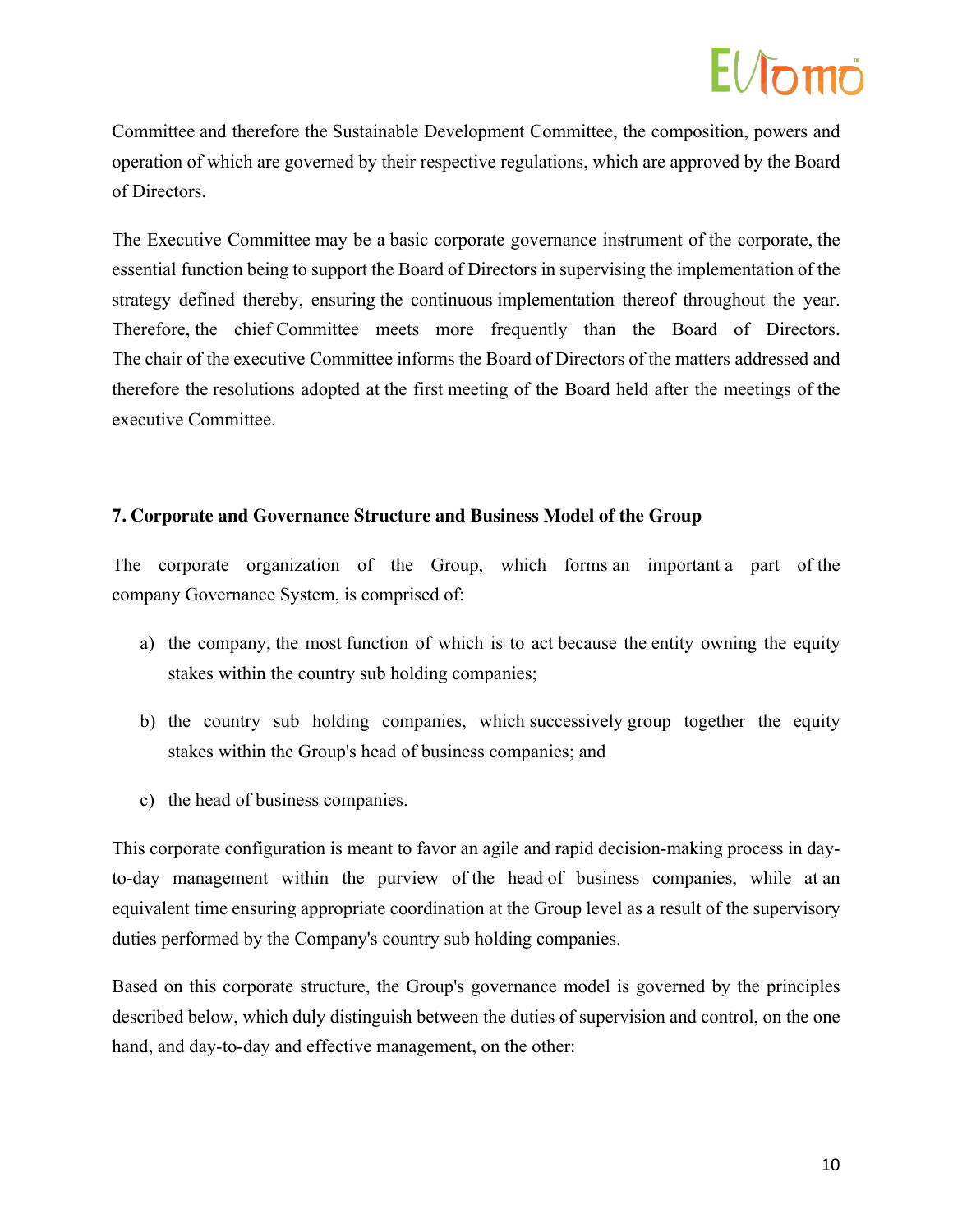# $E/Jn$ mo

- a) Vesting within the Board of Directors of powers concerning approval of the strategic goals of the Group, the definition of its organizational model and therefore the supervision of compliance therewith and further development thereof.
- b) Assumption by the chairman of the Board of Directors  $\&$  CEO, with the technical support of the Operating Committee, by the Business CEO, with overall responsibility for all of the companies of the Group, and by the remainder of the management team, of the duty of organization and strategic coordination within the Group.
- c) The function of strategic organization and coordination is strengthened through the country sub holding companies in reference to those countries and businesses decided by the Board of Directors.
- d) the head of business companies of the Group assume decentralized executive responsibilities, enjoy the independence necessary to carry out the day-to-day administration and effective management of every of the companies and are accountable for the day-to-day control thereof.

Within the Group's corporate and governance structure, the Operating Committee is an internal committee of the company, the essential function of which is to supply technical, information and management support to the chairman of the Board of Directors & chief executive officer, so as to facilitate the event of the Group's Business Model. The composition and duties thereof are described within the Internal Rules on Composition and Duties of the Operating Committee.

### **8. Checks and Balances System**

The structure of the Board of Directors, with a broad majority of independent directors, the configuration of its positions, the existence of consultative committees, the corporate and governance structure and therefore the Group's Business model described above articulate a system of checks and balances ensuring that neither the chairman of the Board of Directors & CEO nor the executive Committee have a decision-making power that's not subject to appropriate controls and balances, ensuring that both are under the effective supervision of the Board of Directors.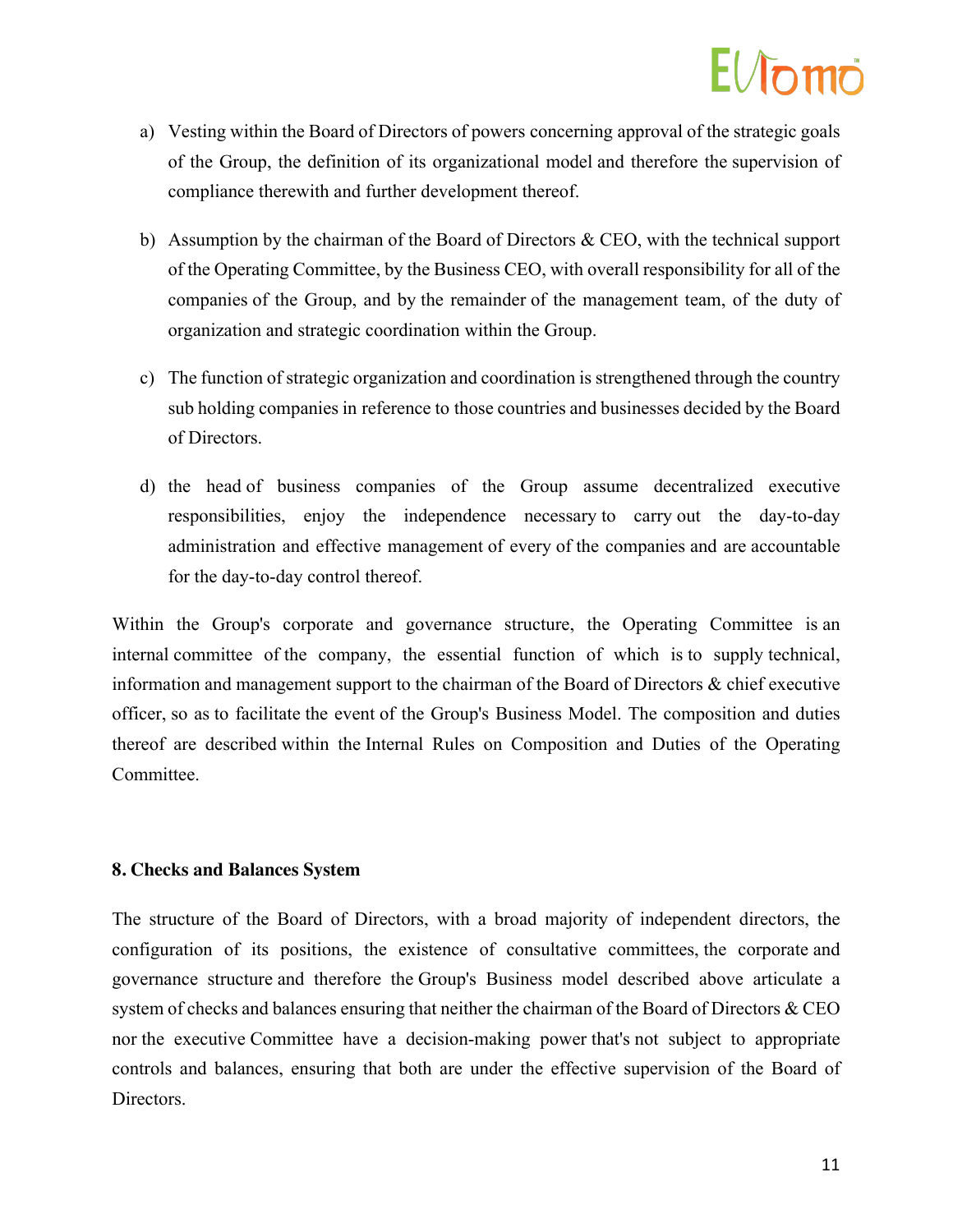### EVomo

In particular, the roles of non-executive vice-chair and of lead independent director serve as a counterbalance thereto of the chairman when the chairman is an executive , ensuring that the activities thereof are subject to proper controls.

Along an equivalent lines, the corporate and governance structure of the Group itself is meant such management power isn't centralized within one governance body or one person, but rather is decentralized among the boards of directors of the top of business companies, the Company's main function being the supervision, organization and strategic coordination of the Group.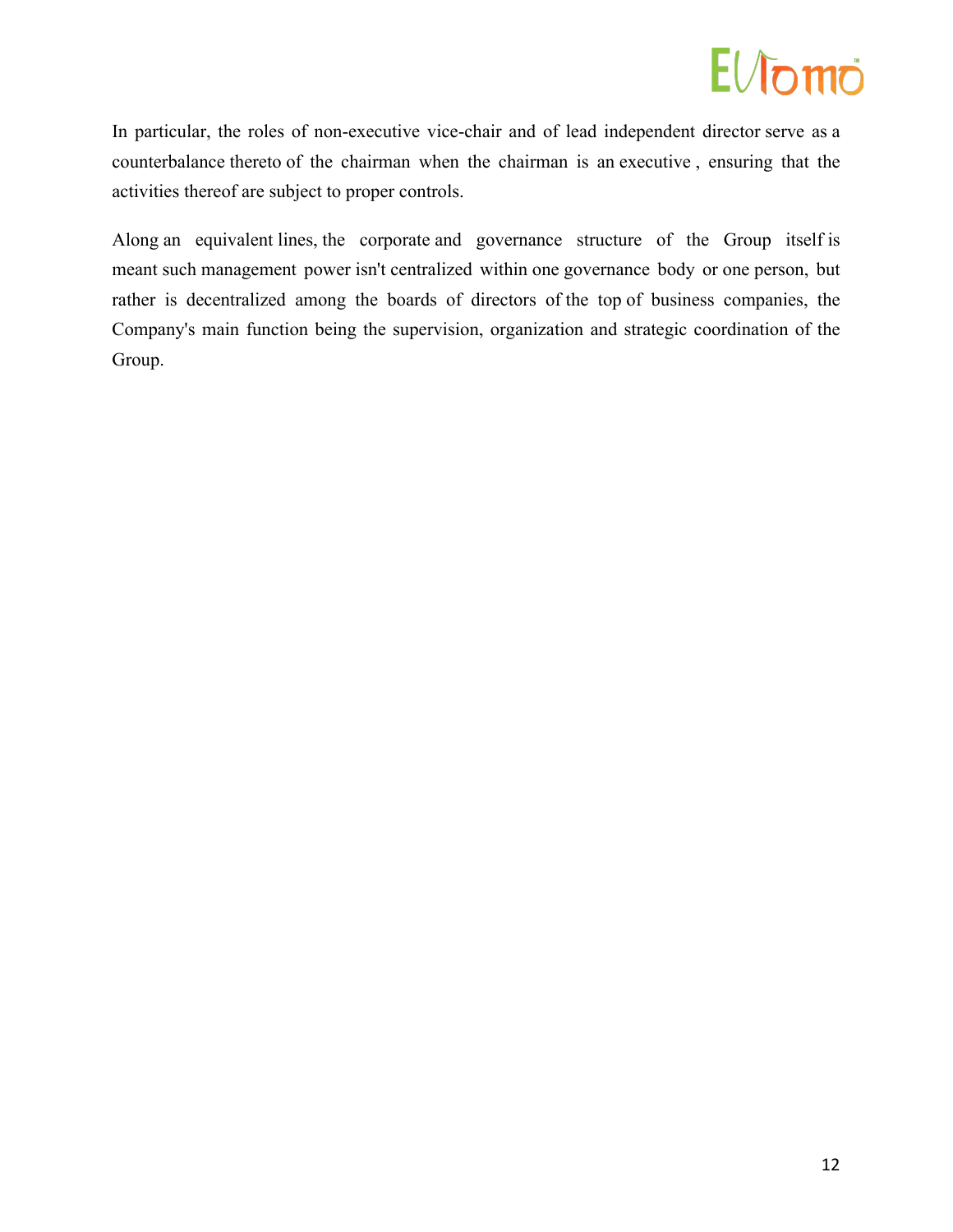### $E/Jn$

### **ANNEX I.**

#### **Self-organization Rules of the Board of Directors**

#### **Succession Plan for Non-Executive Directors**

Each of the non-executive directors undertakes to tender their resignation to the Board of Directors at the first meeting it holds after they reach seventy-five years of age or fifteen years as a director of the company.

Cessation in office of a director as provided within the preceding paragraph shall not produce to the right to receive any severance payment for this reason.

On periodic basis, and a minimum of once per annum, the Appointments Committee shall review whether it can be expected that any of the non-executive directors will cease to perform their duties during the fiscal year thanks to problems with age or time in office or for the other reason.

In such case the Appointments Committee shall drive the selection process established within the Board of Directors Diversity and Member Selection Policy to identify a candidate in replacement thereof with sufficient time to make sure an orderly succession.

**Succession Plan for the Chairman of the Board of Directors & Chief executive officer** If the chairman of the board of directors & chief executive officer gives early notice of his desire to resign from his position, the succession thereof shall be planned and coordinated a selected committee, which shall be convened and chaired by the lead independent director and shall be made from the lead independent director, the chairs of the consultative committees of the Board of Directors and therefore the chairman & CEO himself.

The committee may contract for the recommendation of an independent expert to be paid for by the company.

Within a period of less than thirty days from the chairman of the Board of Directors & chief executive officer giving early notice of his desire to resign from his position, the committee shall provide to the Board of Directors a selected proposal regarding the replacement thereof, which must take into consideration the special personal and professional skills of the candidate and therefore the ability thereof to steer the event and implementation of the strategic plan in effect. especially, the committee shall favorably value those candidates that are directors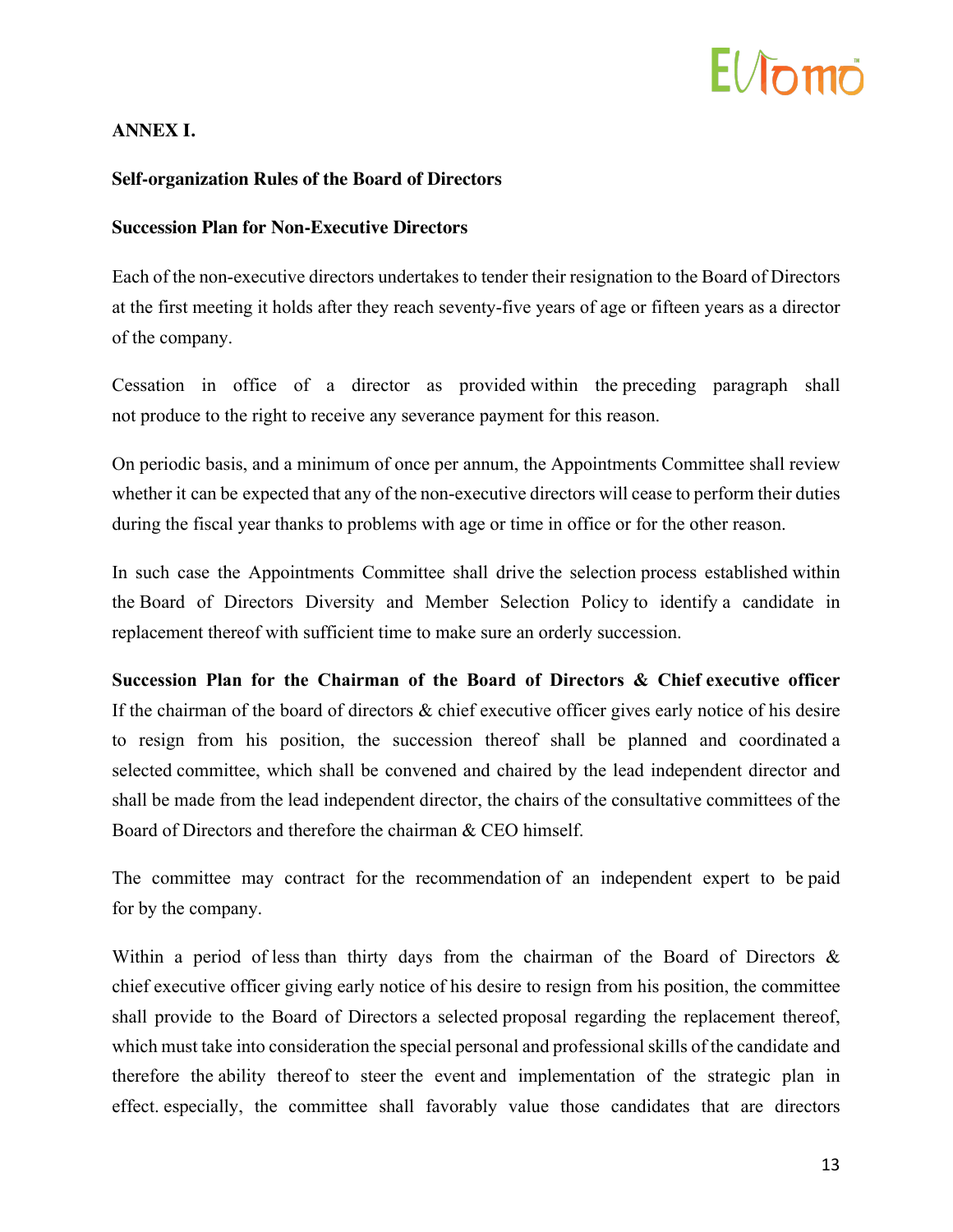### $E/\hbar m\tilde{\rho}$

or force of the corporate or of other companies of the Group which are linked thereto as directors or professionals for a minimum of five years.

In the event of non-occasional or unexpected unavailability of the chairman of the Board of Directors & chief executive officer, the non-executive vice-chair, or within the absence thereof the director having the longest length of service, and if equal lengths of service, the oldest, shall temporarily assume the chairmanship of the Board of Directors, which must be convened to satisfy within a period of less than forty-eight hours from the time that such unavailability becomes known. The agenda of this meeting shall include the identification of the person temporarily assuming the duties of chief executive, and therefore the planning of the definitive succession shall be entrusted to a selected committee upon the terms described above.

### **Limits on travel by the Members of the Board of Directors using the same Means of Transport**

The following might not travel together on an equivalent means of transport:

- a) One-third or more of the members of the Board of Directors.
- b) One-third or more of the members of the executive Committee.
- c) The chairman and the vice-chair of the Board of Directors.
- d) The secretary and the deputy secretary of the Board of Directors.

"Means of transport" shall mean any vehicle used for the transport of persons by land, sea or air, including automobiles, buses, trains, ships and aero planes (whether commercial or private).

### **IT Security and Privacy Rules**

The following mandatory rules and limitations are established on the utilization by the directors of the software and on-line systems, applications and elements concerning the performance of their duties, and particularly on accessing the directors' website and information of the Group, also as on participating in meetings of the Board of Directors or of the committees thereof: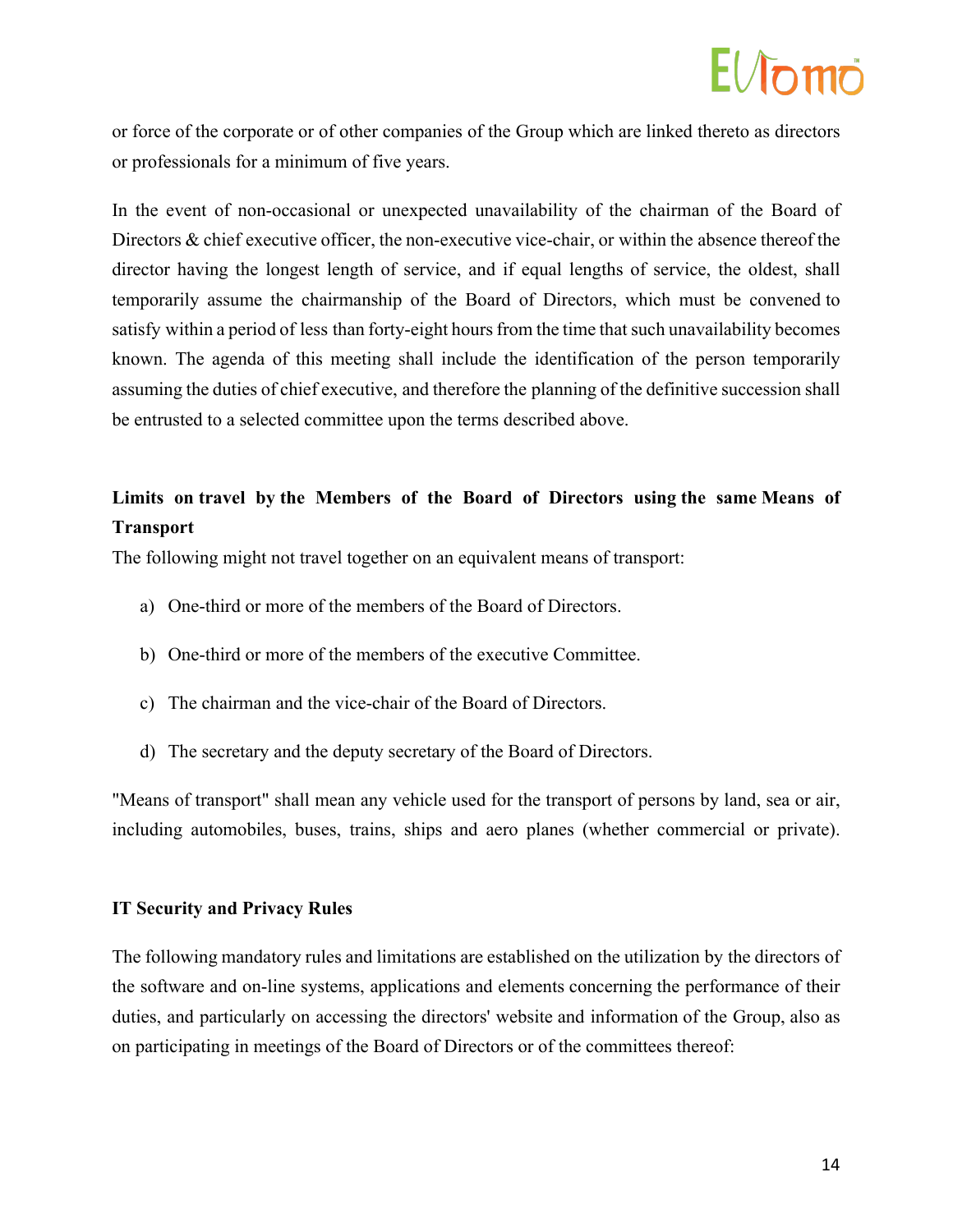### $F/fn$ mo

- a) Directors must follow the instructions established and communicated to them by the company concerning access, security, operation and use of the hardware and software, including computer programs, access to websites, applications and mobile communication devices.
- b) Before using private data transmission devices to access the Company's systems and applications, they need to inform the Office of the Secretary of the Board of Directors and comply with the security and privacy protocols established by the company.
- c) At the meetings of the Board of Directors and of the committees thereof, also as at the other meeting during which the administrators of the corporate participate in their capacity as directors, they need to observe the safety and privacy protocols established by the corporate , which can contemplate that mobile telephones and data transmission devices generally are to be transitioned during the whole duration of such meetings, also as restrictions on receiving or making calls or connections during the meetings.

The Company shall respect and protect the privacy of directors' communications and data within the use of the software and on-line systems, applications and elements it makes available to them.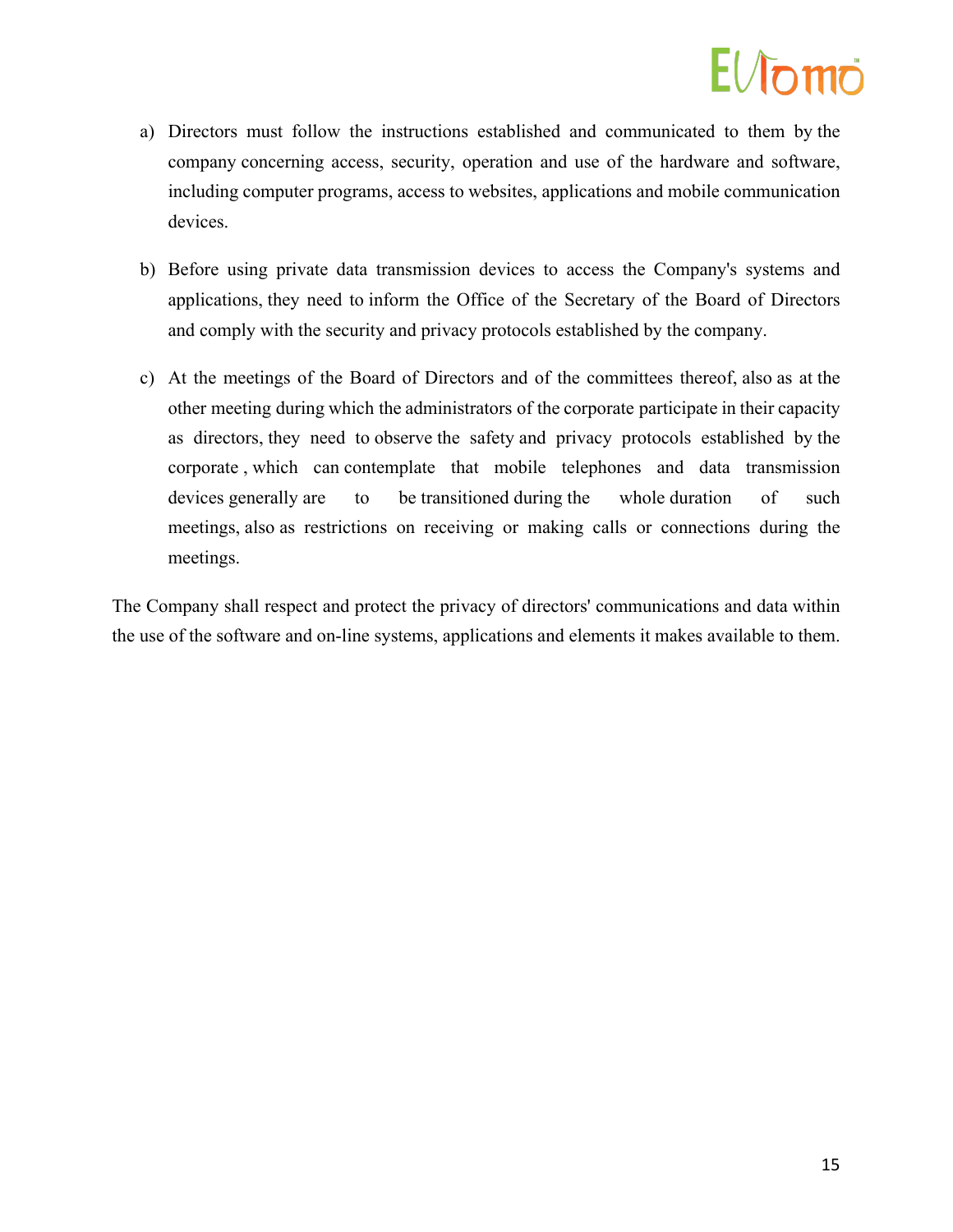### $F/\hbar m$ n

### **ANNEX II.**

**Specific Rules regarding the Use of Remote Communication Systems to Hold Meetings of the Board of Directors and of the Committees thereof**

#### **Rule One. Forms of Holding Meetings**

- 1. Meetings of the Board of Directors and of the committees thereof shall be held in person at the place indicated within the call to meeting.
- 2. If so decided by the chair of the decision-making body in question on an exceptional basis, a meeting could also be called to be held at several connected places or on-line by using remote communication systems that permit the popularity and identification of the attendees, permanent communication among them and participation in discussion and therefore the casting of votes, beat real time, which meeting shall be deemed to be held at the registered office. the administrators attending at any of such interconnected places shall be deemed for all purposes to possess attended the same meeting.
- 3. The call to meetings to be held at several places connected among themselves shall priorities the use of rooms available at facilities of the EVLOMO group's companies and therefore the use of systems within the following order of priority: telepresence, video-conference and conference calls.

#### **Rule Two. Attendance at Meetings by Remote Communication Systems**

- 1. On an exceptional basis, based on the circumstances in each case, the chair of the decision-making body in question may authorize the attendance at the meeting of 1 or more directors by using remote connection systems that permit the recognition and identification thereof, permanent communication with the place where the meeting is held, and therefore their participation therein and the casting of votes, beat real time.
- 2. For this purpose, efforts shall be made for the director who must attend a meeting using remote communication systems to attach from an area available at the facilities of the EVLOMO group.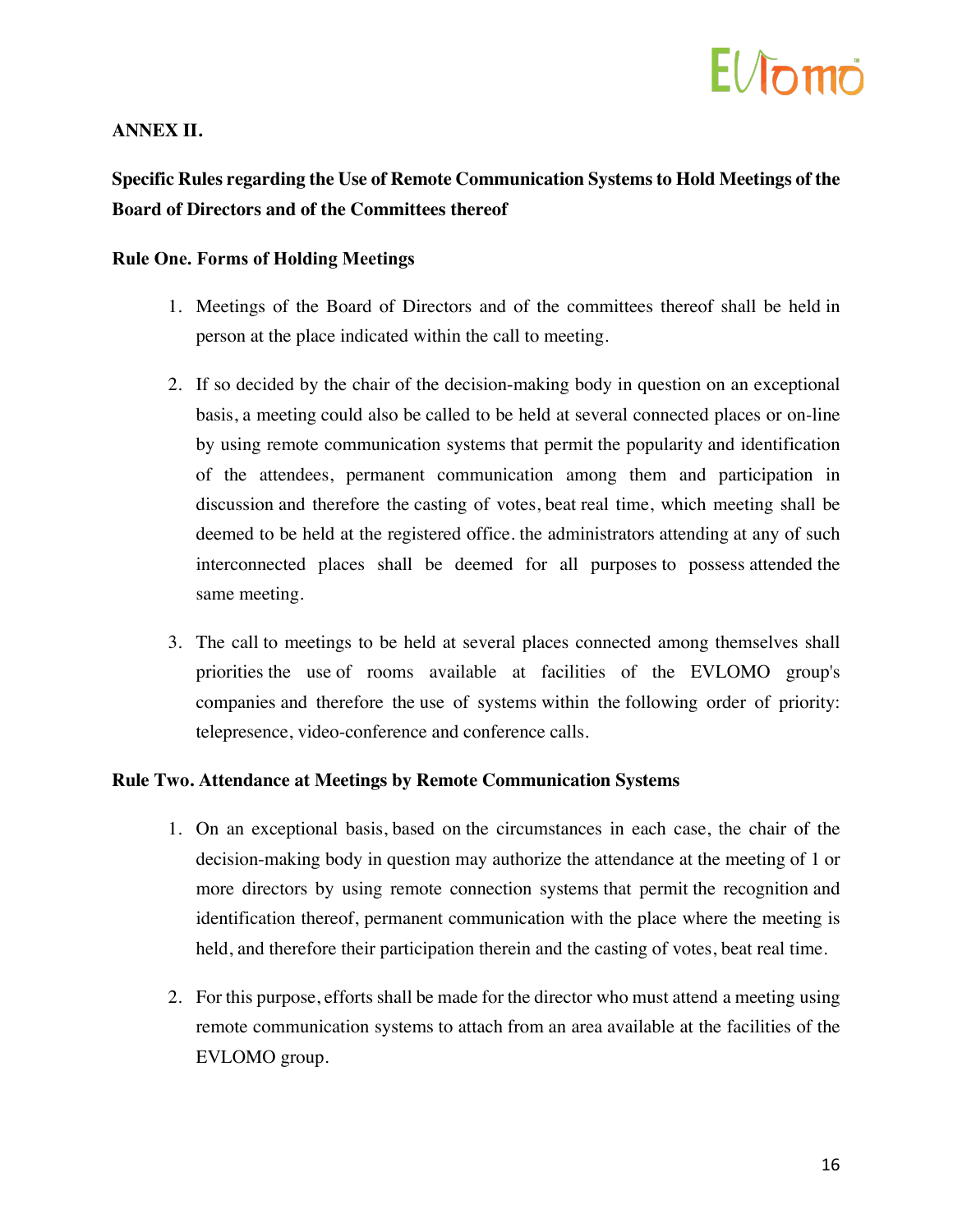### $H/\hbar m\ddot{\tilde{\Gamma}}$

- 3. If this is often impossible or appropriate, the chair of the decision-making body in question may authorize the connection from other locations using devices provided by the company (computer, tablet or mobile phone), giving priority to the utilization of video-conference systems, and allowing telephonic means (without image) on an exceptional basis.
- 4. The chair of the decision-making body in question may approve the utilization of other access systems on justified grounds, as long as this doesn't endanger the confidentiality of the meeting.
- 5. These instructions must be observed for the attendance of guests at meetings of the Board of Directors and of the committees thereof.

### **Rule Three. Confidentiality**

- 1. If the attendance of directors or guests at any meeting of the Board of Directors or of the committees thereof doesn't take place at the facilities of the EVLOMO group's companies, the attendees shall be accountable for taking the measures necessary to make sure the confidentiality of the meeting.
- 2. For this purpose, they need to connect from a private, closed and silent room that ensures the confidentiality of the deliberations, resolutions and materials used at the meeting and without the presence of third parties.

#### **Rule Four. Identification of Attendees**

- 1. The secretary for the meeting shall be responsible for identifying the remote attendees at the start of the meeting and, within the case of guests, once they connect. If the secretary connects remotely, the chair of the meeting shall be liable for the identification thereof.
- **2.** If there are reasonable concerns regarding the identity of an attendee at the meeting, the chair may decide that they have to leave the meeting.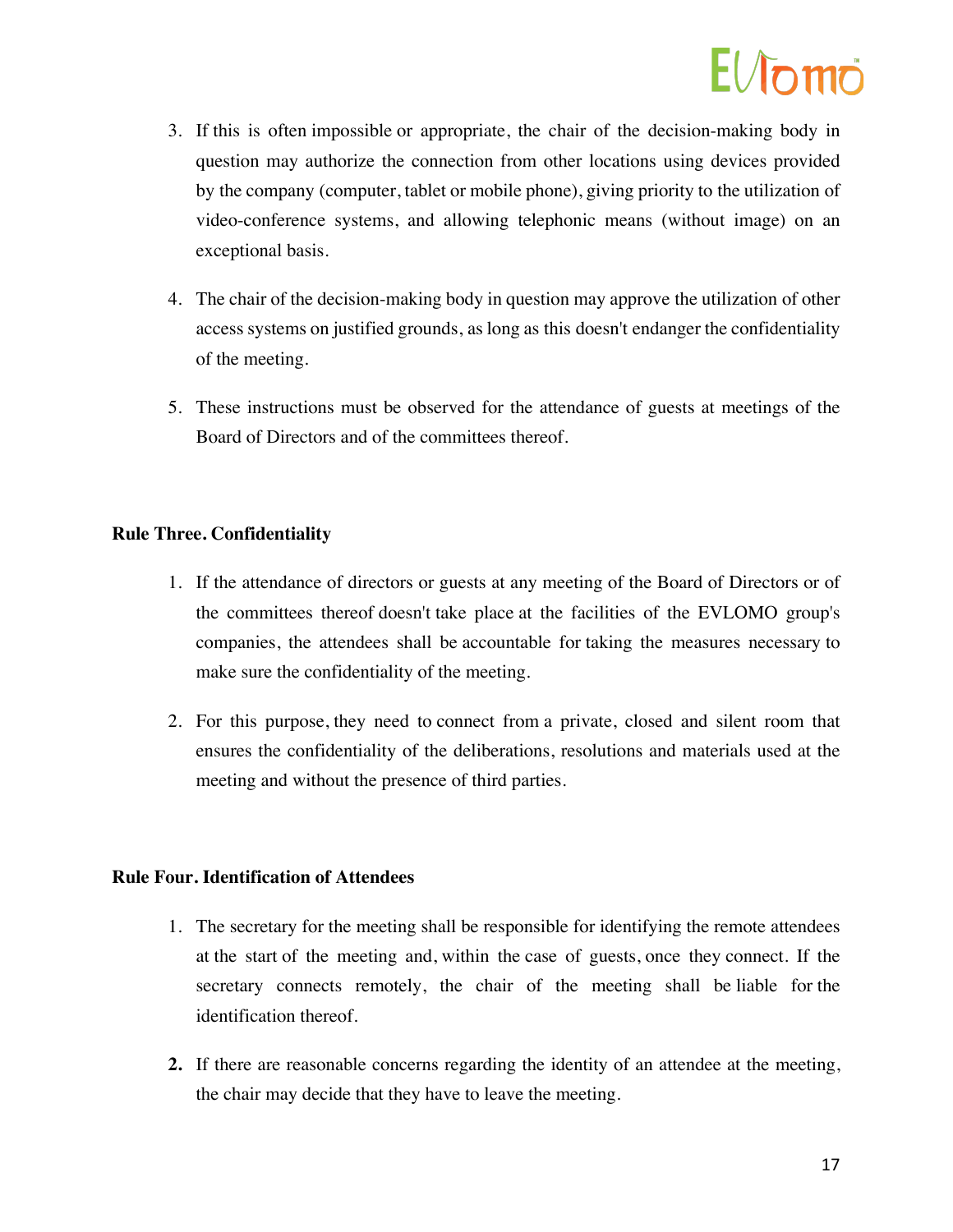### $F/Ln$ mo

#### **Rule Five. Conduct of the Meeting**

- 1. In the interests of good order and conduct of the meetings held using remote communications systems, the attendees (whether directors or guests) must observe the measures indicated by the chair of the decision-making body, including, by way of example and not limitation, the disconnection of calls placed on hold or muting the microphones of the devices from which they're connecting.
- 2. Meetings at which remote communications systems are used might not be subject to any sort of recording, storage, broadcast or dissemination.
- 3. If a director attending remotely must leave the meeting during deliberations or voting on a matter pursuant to the provisions of the Regulations of the Board of Directors, the director must disconnect from the meeting. The secretary for the meeting must verify the disconnection and record it within the minutes.
- 4. The secretary for the meeting shall be responsible for verifying that guests attending meetings remotely do so at a part of the meeting decided by the chair.
- 5. The chair of the meeting may suspend or end the meeting at any time thanks to technical incidents that prevent the proper conduct thereof or endanger the confidentiality of the deliberations, the resolutions or the materials used.
- 6. If a technical incident definitively prevents the connection of the chair of the meeting with the opposite attendees, the meeting shall automatically be deemed to have ended. The secretary shall record this within the minutes, and no additional resolution or action shall be required. In other instances, the chair of the meeting shall be liable for deciding whether to continue with or to suspend the meeting.

#### **Rule Six. Compliance with Rules**

Prior to connecting to any of the meetings of the Board of Directors or of the committees thereof (or immediately after connecting, if not possible beforehand), the attendees (whether directors or guests) must confirm that they're aware of and undertake to comply with the rules described above.